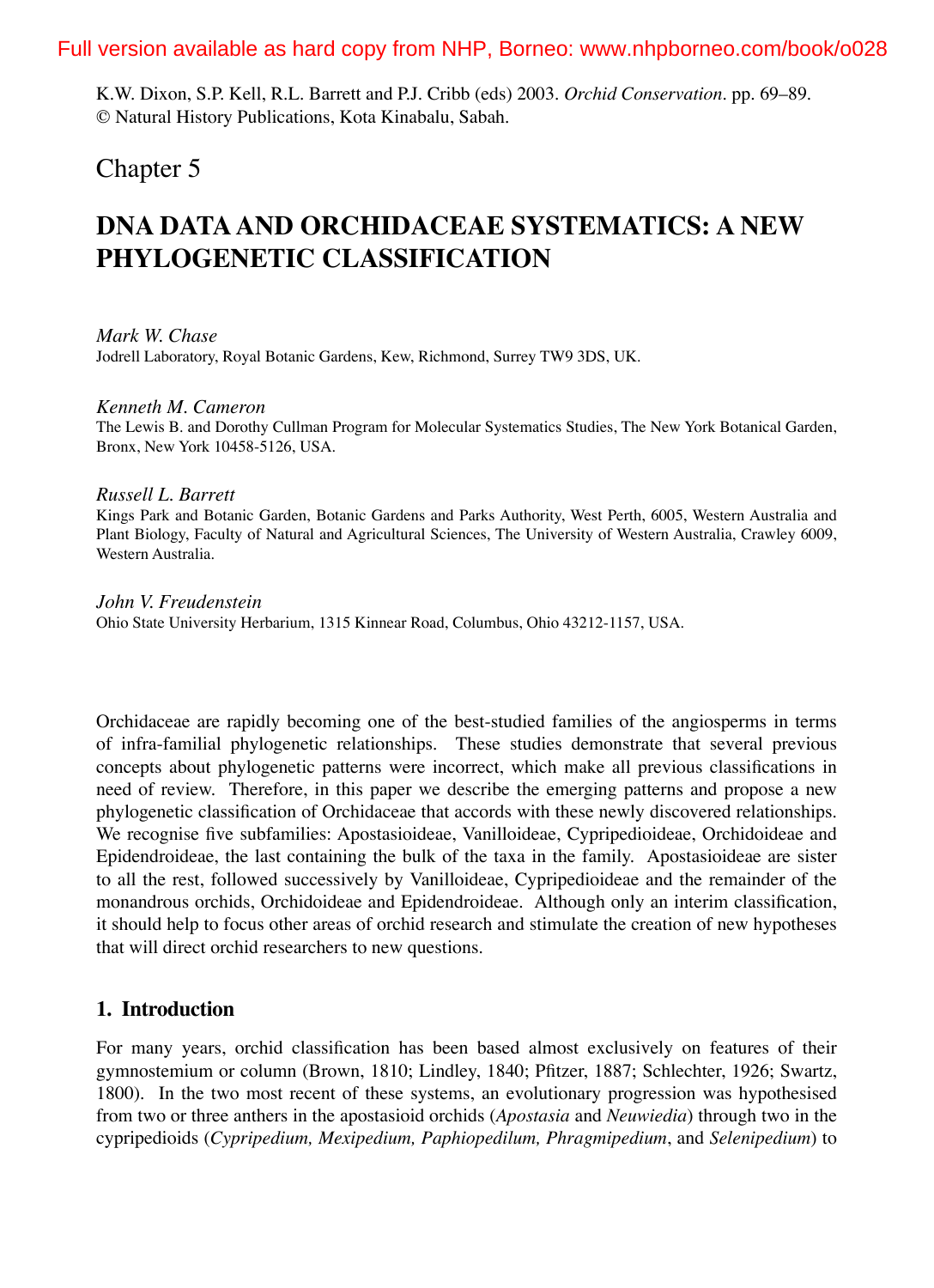#### *Orchid Conservation*

one in the monandrous orchids (Epidendroideae, Orchidoideae and Spiranthoideae *sensu* Dressler, 1993). Within the monandrous orchids, which contain the great majority of orchid taxa, classification has depended largely on whether pollen in the anther was loose or formed into packets of various sorts, including hard pollinia. In the apostasioids, pollen is powdery as it is in most groups of Asparagales (*sensu* Angiosperm Phylogeny Group (APG), 1998), but in all other orchids, pollen is at least sticky and self-adherent so that it travels in packets, which is probably related to the large number of ovules in the ovaries of most orchids. In the most highly evolved groups of epidendroid orchids (roughly 80% of the species in the family; Dressler, 1993), pollen is firmly bound into hard pollinia deposited as complete units in the stigmatic cavity, but in the other monandrous orchids, there is every possible intermediate stage between free monads and hard pollinia. Most systems have also emphasised the other structures that comprise pollinaria, such as stipes, caudicles, and viscidia, but only a few older classifications (e.g. Pfitzer, 1887) have incorporated any number of vegetative characters.

Because orchid classification has largely been based on the relative degree of organisation of the pollinia, the distinction between Neottioideae and Epidendroideae has been highly problematic, such that the more primitive group, Neottioideae, has been variously narrowly and broadly defined. In Dressler's two schemes (1981; 1993), the neottioid orchids were narrowly treated. In addition to circumscription of the neottioids, the other major group of orchids that has been problematic is the vanilloids. Their columns are much like those of the epidendroids, but vegetatively they are highly divergent from all other orchids (Cameron and Dickison, 1998; Stern and Judd, 2000).

More recently, orchid systematists have begun the process of incorporating other categories of morphological information into their classifications (Dressler and Dodson, 1960; Garay, 1960; 1972; Vermeulen, 1966; Rasmussen, 1985; Burns-Balogh and Funk, 1986; Brieger, Butzin and Senghas, 1995; Szlachetko, 1995), but this process has only infrequently been couched in terms of explicitly phylogenetic studies (Freudenstein and Rasmussen, 1999). Burns-Balogh and Funk (1986) presented their arguments in cladogram format, but no formal analysis was conducted. Dressler (1981; 1993) also conveyed his ideas about relationships in the form of cladograms with characters mapped onto them, but their structure was purely intuitive. The results of the morphological analyses of Freudenstein and Rasmussen (1999) indicated that the high degree of hierarchical structure in all previous classifications of Orchidaceae was not warranted; this assertion was grounded on the fact that their cladistic analyses of morphological data showed little resolution at lower taxonomic levels. They did, in contrast, provide support for some of the various subfamilial groupings recognised in most previous systems of classification, such as Apostasioideae, Cypripedioideae, Orchidoideae and Epidendroideae.

Molecular data have come to play an increasingly important role in angiosperm classification (Chase *et al*., 1993; 2000a; b; APG, 1998; Soltis, Soltis and Chase, 1999; Chase, Fay and Savolainen, 2000; Savolainen *et al*., 2000; Soltis *et al*., 2000), and although the main focus has been at the supra-familial level, increasingly efforts are being focused on familial classification (Sheahan and Chase, 1996; 2000; Chase *et al*., 2000c; Richardson, Fay and Chase, 2000). Within Orchidaceae, numerous DNA phylogenetic studies have now been published, ranging from the whole family (Neyland and Urbatsch, 1993; Chase *et al*., 1994; Cameron *et al*., 1999; Molvray, Kores and Chase, 2000; Freudenstein, Senyo and Chase, 2000a; b), subfamilies (Cox *et al*., 1997; Kores *et al*., 1997), tribes (Cameron and Chase, 1999; Douzery *et al*., 1999; Kores *et al*., 2000; Whitten, Williams and Chase, 2000; Goldman *et al*., 2001), subtribes (Chase and Palmer, 1989; 1992; 1997; Chase and Hills, 1992; Yukawa, Cameron and Chase, 1996; Pridgeon *et al*., 1997;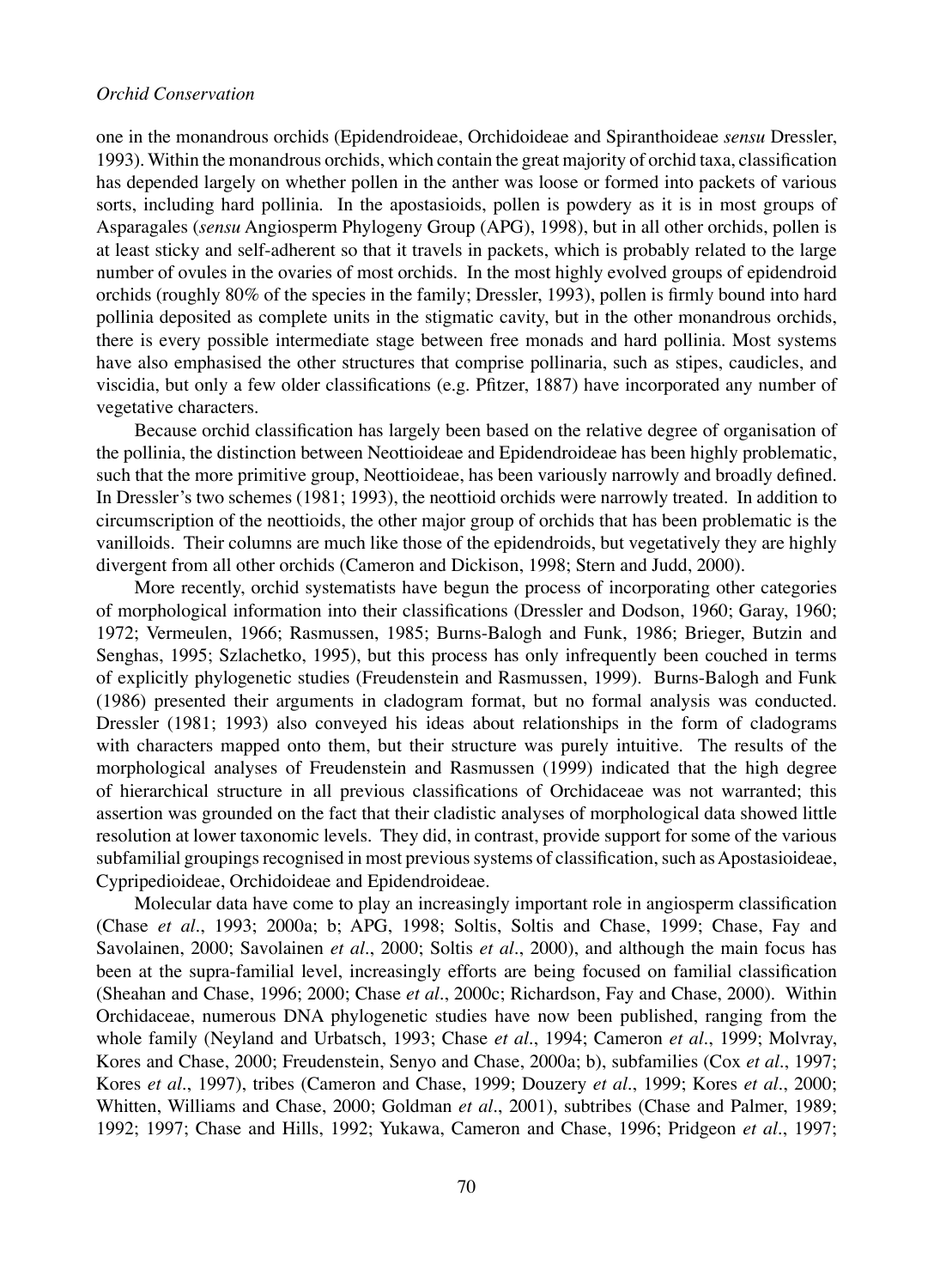#### *Orchid Conservation*

Generic delimitation in several subtribes has also been studied. Whitten *et al*. (2000) demonstrated that generic limits in Stanhopeinae accord nearly perfectly with DNA results, as was also true in the earlier work on Catasetinae (Chase and Hills, 1992; Pridgeon and Chase, 1998), so DNA results do not contradict previous generic schemes based on (intuitively interpreted) morphological information in all cases. Oncidiinae (Williams *et al*., 2001) are a good example in which many genera have long been thought unsatisfactorily circumscribed (Garay and Stacy, 1976; Chase, 1986; 1987), so the gross polyphyly of the two largest genera, *Odontoglossum* and *Oncidium*, came as a surprise to no one. Our list of Oncidiinae genera in the Appendix reflects some of the recent nomenclatural changes, but many more are planned to bring generic delimitation into the line with a strict concept of monophyly. Likewise, many changes are in store for Eulophiinae (Cribb, Pridgeon, Norup and Chase, in prep), Maxillariinae (Whitten, Atwood *et al*., in prep.), and Zygopetalinae (Whitten, Dressler, Williams *et al*., in prep.).

#### **3. Conclusions**

All of these changes in taxonomy will be reflected in *Genera Orchidacearum* (Pridgeon *et al*., 1999; 2001; 2003). We expect the classification as outlined here to be ephemeral (hopefully for not longer than the next five years), but it should serve a useful interim purpose of giving other researchers a better place to start than Dressler (1993), which in spite of its admirable qualities is out of date. Nevertheless, we still recommend that orchid researchers continue to consult his treatment; it contains a wealth of information and ideas, many of which are still relevant.

Orchids should be one of the premier groups of flowering plants for evolutionary studies, and the massive amounts of DNA data now accumulating are revolutionising our ideas about these wonderful plants. Darwin's next book after *On the Origin of Species* was focused on orchids, and the reasons for this are clear: orchids should be studied more because they epitomise evolution in its most dynamic aspect, the rapid production of an incredibly diverse array of species. The challenge is to understand how this has come about, and so intensive study of this largest angiosperm family is highly appropriate. We hope that this new classification of the family facilitates research on Orchidaceae in the same manner as have Dressler's previous classifications (1981; 1993) and that it stimulates an understanding of the urgent need to conserve these evolutionary marvels.

#### **Literature cited**

- Angiosperm Phylogeny Group (APG). (1998). An ordinal classification of the families of flowering plants. *Annals of the Missouri Botanical Garden* **85**: 531–553.
- Ackerman, J.D. (1983). On the evidence for a primitively epiphytic habit in orchids. *Systematic Botany* **8**: 474– 476.
- Balogh, P. (1982). Generic redefinition in subtribe Spiranthinae (Orchidaceae). *American Journal of Botany* **69**: 1119–1132.
- Benzing, D.H. and Atwood, J.T. (1984). Orchidaceae: ancestral habitats and current status in forest canopies. *Systematic Botany* **9**: 155–165.
- Brieger, F.G., Butzin, F. and Senghas, K. (1995). *Rudolph Schlechter die orchideen*, 3rd edn. Paul Parey, Berlin. Brown, R. (1810). *Prodromus florae Novae Hollandiae*. J. Johnson, London.
- Burns-Balogh, P. and Funk,V. (1986). A phylogenetic analysis of the Orchidaceae. *Smithsonian Contributions to Botany* **61**: 1–79.
- Cameron, K.M. (2001). An expanded phylogenetic analysis of Orchidaceae using three plastid genes: *rbcL, atpB*,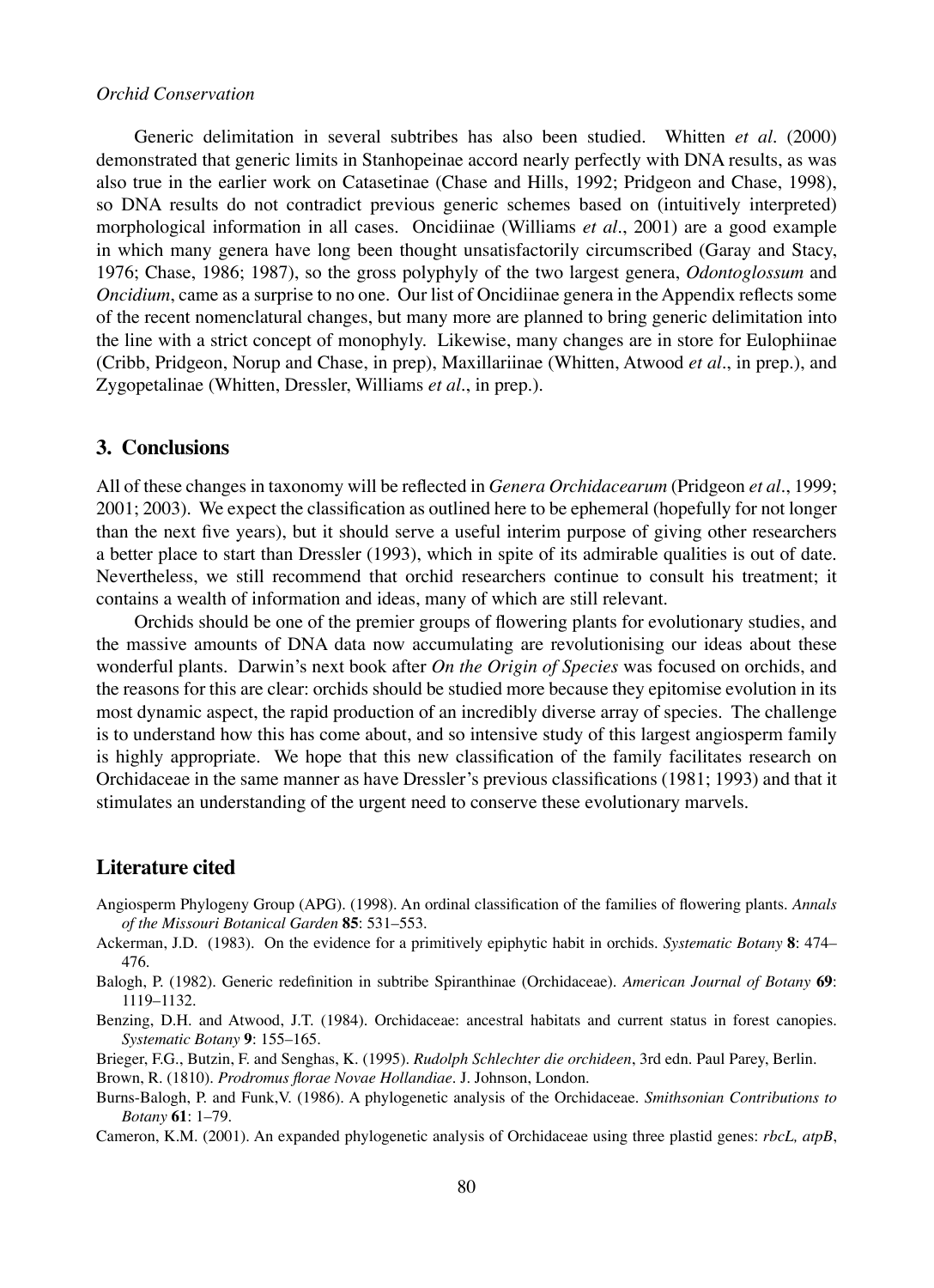and *psbA*. *American Journal of Botany* **88**: Supplement, [abstract 2].

- \_\_\_\_\_ and Chase, M.W. (1999). Phylogenetic relationships of Pogoniinae (Vanilloideae, Orchidaceae): an herbaceous example of the eastern North America-eastern Asia phytogeographic disjunction. *Journal of Plant Research* **112**: 317–329.
- \_\_\_\_\_, \_\_\_\_\_, Whitten, W.M., Kores, P.J., Jarrell, D.C., Albert, V.A., Yukawa, T., Hills H.G. and Goldman, D.H. (1999). A phylogenetic analysis of the Orchidaceae: evidence from *rbcL* nucleotide sequences. *American Journal of Botany* **86**: 208–224.

and Dickison, W.C. (1998). Foliar architecture of vanilloid orchids: insights into the evolution of reticulate leaf venation in monocotyledons. *Botanical Journal of the Linnean Society* **128**: 45–70.

Chase, M.W. (1986). A reappraisal of the oncidioid orchids. *Systematic Botany* **11**: 477–491.

- \_\_\_\_\_. (1987). Systematic implications of pollinarium morphology in *Oncidium* Sw., *Odontoglossum* Kunth, and allied genera (Orchidaceae). *Lindleyana* **2**: 8–28.
	- \_\_\_\_\_. (2001). The origin and biogeography of Orchidaceae. In Pridgeon, A.M., Cribb, P.J., Chase, M.W. and Rasmussen, F. eds. *Genera orchidacearum*. Vol. 2. pp. 1–5. Oxford University Press, Oxford.
- \_\_\_\_\_, Cameron, K.M., Hills, H.G. and Jarrell, D. (1994). Molecular systematics of the Orchidaceae and other lilioid monocots. In Pridgeon, A.M. ed. *Proceedings of the 14th World Orchid Conference*. pp. 61–73. HMSO, London.
- \_\_\_\_\_, de Bruijn, A., Reeves, G., Cox, A.V., Rudall, P.J., Johnson, M.A.T. and Eguiarte, L.E. (2000a). Phylogenetics of Asphodelaceae (Asparagales): an analysis of plastid *rbcL* and *trnL-F* DNA sequences. *Annals of Botany* (*London*) **86**: 935–951.
- \_\_\_\_\_, Duvall, M.R., Hills, H.G., Conran, J.G., Cox, A.V., Eguiarte, L.E., Hartwell, J., Fay, M.F. , Caddick, L.R., Cameron, K.M. and Hoot, S. (1995). Molecular phylogenetics of Lilianae. In Rudall, P.J., Cribb, P.J., Cutler, D.F. and Humphries, C.J. eds. *Monocotyledons: systematics and evolution*. pp. 109–137. Royal Botanic Gardens, Kew.
- \_\_\_\_\_, Fay, M.F. and Savolainen, V. (2000b). Higher-level classification in the angiosperms: new insights from the perspective of DNA sequence data. *Taxon* **49**: 685–704.
- \_\_\_\_\_ and Hills, H.G. (1992). Orchid phylogeny, flower sexuality, and fragrance seeking. *BioScience* **42**: 43–49.
- and J.D. Palmer. (1989). Chloroplast DNA systematics of lilioid of the lilioid monocots: feasibility, resources, and an example from the Orchidaceae. *American Journal of Botany* **76**: 1720–1730.
- and \_\_\_\_\_. (1992). Floral morphology and chromosome number in subtribe Oncidiinae (Orchidaceae): evolutionary insights from a phylogenetic analysis of chloroplast DNA restriction site variation. In Soltis, D.E., Soltis, P.S. and Doyle, J.J. eds. *Molecular systematics of plants*. pp. 324–339. Chapman and Hall, New York.
- and \_\_\_\_\_\_ (1997). Leapfrog radiation in floral and vegetative traits among twig epiphytes in the orchid subtribe Oncidiinae. pp. 331–352. In Givnish, T.J. and Sytsma, K.J. eds. *Molecular evolution and adaptive radiation*. Cambridge University Press, Cambridge.
- \_\_\_\_\_, Rudall, P.J. and Conran, J.G. (1996). New circumscriptions and a new family of asparagoid lilies: genera formerly included in Anthericaceae. *Kew Bulletin* **51**: 667–680.
- \_\_\_\_\_, Soltis, D.E., Olmstead, R.G., Morgan, D., Les, D.H., Mishler, B.D., Duvall, M.R., Price, R.A., Hills, H.G., Qiu, Y.-L., Kron, K.A., Rettig, J.H., Conti, E., Palmer, J.D., Manhart, J.R., Sytsma, K.J., Michael, H.J., Kress, W.J., Karol, K.G., Clark, W.D., Hedrén, M., Gaut, B.S., Jansen, R.K., Kim, K.J., Wimpee, C.F., Smith, J.F., Furnier, G.R., Strauss, S.H., Xiang, Q.Y., Plunkett, G.M., Soltis, P.S., Swensen, S.M., Williams, S.E., Gadek, P.A., Quinn, C.J., Eguiarte, L.E., Golenberg, E., Learn Jr, G.H., Graham, S.W., Barrett, S.C.H., Dayanandan, S. and Albert, V.A. (1993). Phylogenetics of seed plants: an analysis of nucleotide sequences from the plastid gene *rbcL*. *Annals of the Missouri Botanical Garden* **80**: 528–580.
- \_\_\_\_\_, Soltis, D.E., Soltis, P.S., Rudall, P.J., Fay, M.F., Hahn, W.H., Sullivan, S., Joseph, J., Givnish, T., Sytsma, K.J. and Pires, J.C. (2000c). Higher-level systematics of the monocotyledons: An assessment of current knowledge and a new classification. In Wilson K.L. and Morrison, D.A. eds. pp. 3–16. *Monocots: systematics and evolution*. CSIRO Publishing, Collingwood.
- Clements, M.A., and D.L. Jones. (2001). Diurideae. In Pridgeon, A.M., Cribb, P.J., Chase, M.W. and Rasmussen, F. eds. *Genera orchidacearum*. Vol. 2. pp. 59–213. Oxford University Press, Oxford.
	- \_\_\_\_\_, \_\_\_\_\_, Sharma, I.K., Nightingale, M.E., Garratt, M.J., Fitzgerald, K.J., MacKenzie, A.M. and Molloy, B.P.J. (2002). Phylogenetics of Diurideae (Orchidaceae) based on the internal transcribed spacer (ITS) regions of nuclear ribosomal DNA. *Lindleyana* **17**: 135–171.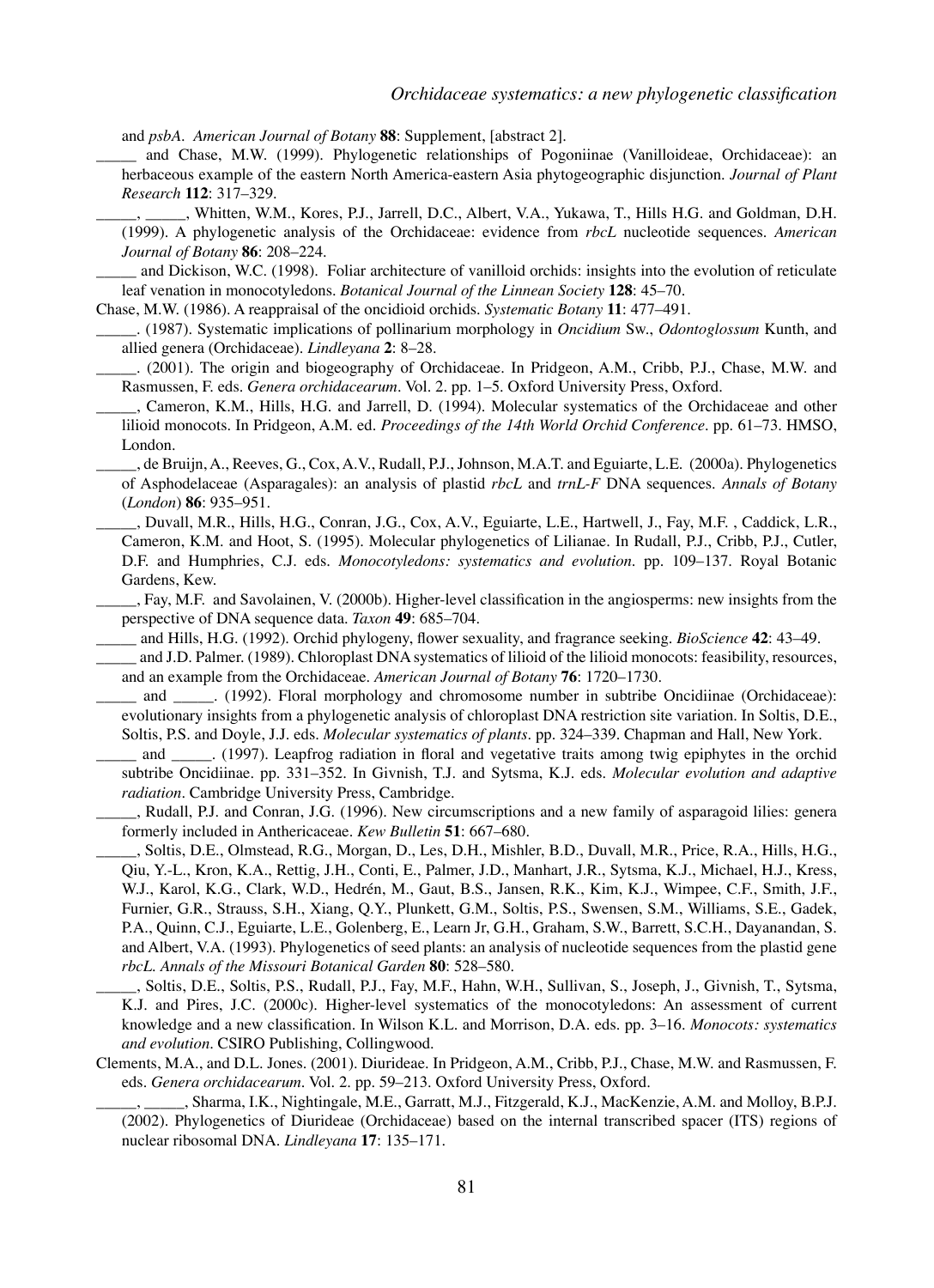- Cox, A.V., Pridgeon, A.M., Albert, V.A. and Chase, M.W. (1997). Phylogenetics of the slipper orchids (Cypripedioideae: Orchidaceae): nuclear rDNA ITS sequences. *Plant Systematics and Evolution* **208**: 197– 223.
- Cribb, P.J. and Kores, P.J. (2000). The systematic position of *Codonorchis* (Orchidaceae: Orchidoideae). *Lindleyana* **15**: 169–170.
- Douzery, E.J.P., Pridgeon, A.M., Kores, P.J., Linder, H.P., Kurzweil, H. and Chase, M.W. (1999). Molecular phylogenetics of Diseae (Orchidaceae): a contribution from nuclear ribosomal ITS sequences. *American Journal of Botany* **86**: 887–899.
- Dressler, R.L. (1981). *The orchids: natural history and classification*. Harvard University Press, Cambridge, Massachusetts.
- \_\_\_\_\_. (1983). Classification of the Orchidaceae and their probable origin. *Telopea* **2**: 413–424.
- \_\_\_\_\_. (1993). *Phylogeny and classification of the orchid family*. Cambridge University Press, Cambridge.
- \_\_\_\_\_. and C.H. Dodson. (1960). Classification and phylogeny in the Orchidaceae. *Annals of the Missouri Botanical Garden* **47**: 25–68.
- Freudenstein, J.V. (1994). Gynostemium structure and relationships of the Corallorhizinae (Orchidaceae: Epidendroideae). *Plant Systematics and Evolution* **193**: 1–19.

\_\_\_\_ and Doyle, J.J. (1994). Character transformation and relationships in *Corallorhiza* (Orchidaceae: Epidendroideae). I. Plastid DNA. *American Journal of Botany* **81**: 1449–1457.

and Rasmussen, F. (1999). What does morphology tell us about orchid relationships? – a cladistic analysis. *American Journal of Botany* **86**: 225–248.

\_\_\_\_\_, Senyo, D.M. and Chase, M.W. (2000a). Mitochrondrial DNA and relationships in the Orchidaceae. In Wilson, K.L. and Morrison, D.A. eds. *Monocots*: *systematics and evolution*. pp. 421–429. CSIRO Publishing, Collingwood.

\_\_\_\_\_, \_\_\_\_\_ and \_\_\_\_\_. (2000b). Phylogenetic implications and comparative ability of *26S* and *ITS2* sequences in Orchidaceae. *American Journal of Botany* **87**: Supplement,127–128 [abstract].

- \_\_\_\_\_, van den Berg, C., Whitten, W.M., Cameron, K.M., Goldman, D.H. and Chase, M.W. (2001). A multilocus combined analysis of Epidendroideae (Orchidaceae). *American Journal of Botany* **88**: Supplement, [abstract 208].
- Garay, L. (1960). On the origin of the Orchidaceae. *Botanical Museum Leaflets* **19**: 57–95.
	- \_\_\_\_\_. (1972). On the origins of the Orchidaceae II. *Journal of the Arnold Arboretum* **53**: 202–215.
- \_\_\_\_\_. (1982). A generic revision of the Spiranthinae. *Botanical Museum Leaflets, Harvard University* **28**: 277– 425.

\_\_\_\_\_. (1986). Olim Vanillaceae. *Botanical Museum Leaflets, Harvard University* **30**: 233–237.

- \_\_\_\_\_ and J.L. Stacy. (1976). Synopsis of the genus *Oncidium*. *Bradea* **1**: 393–428.
- Goldman, D.H., Freudenstein, J.V., Kores, P.J., Molvray, M., Jarrell, D.C., Whitten, W.M., Cameron, K.M., Jansen, R.K. and Chase, M.W. (2001). Phylogenetics of Arethuseae (Orchidaceae) based on plastid *matK* and *rbcL* sequences. *Systematic Botany* **26**: 670–695.
- Govaerts, R. (2003). *Computer printout of the monocot checklist [21 February 2003]*. Royal Botanic Gardens, Kew.

Gravendeel, B., Chase, M.W., de Vogel, E.F., Roos, M.C., Mes, T.H.M. and Bachmann, K. (2001). Molecular phylogeny of *Coelogyne* (Epidendroideae: Orchidaceae) based on plastid RFLPs, *matK* and nuclear ribosomal ITS sequences: evidence for polyphyly. *American Journal of Botany* **88**: 1915–1927.

Hallé, N. (1986). Les èlatérs des Sarcanthinae et additions aux Orchidaceae de la Nouvelle-Calédonie. *Adansonia* **3**: 215–239.

Higgins, W.E. (1997). A reconsideration of the genus *Prosthechea* (Orchidaceae). *Phytologia* **82**: 370–383.

- Kores, P.J., Cameron, K.M., Molvray, M. and Chase, M.W. (1997). The phylogenetic relationships of Orchidoideae and Spiranthoideae. *Lindleyana* **12**: 1–11.
- \_\_\_\_\_, Molvray, M., Weston, P.H., Hopper, S.D., Brown, A.P., Cameron, K.M., Chase, M.W. (2001). A phylogenetic analysis of Diurideae (Orchidaceae) based on plastid DNA sequence data. *American Journal of Botany* **88**: 1903–1914.

\_\_\_\_\_, Weston, P.H., Molvray, M. and Chase, M.W. (2000). Phylogenetics relationships within the Diurideae (Orchidaceae): inferences from plastid *matK* DNA sequences. In Wilson, K.L. and Morrison, D.A. eds. *Monocots: systematics and evolution*. pp. 449–456. CSIRO Publishing, Collingwood, Victoria, Australia.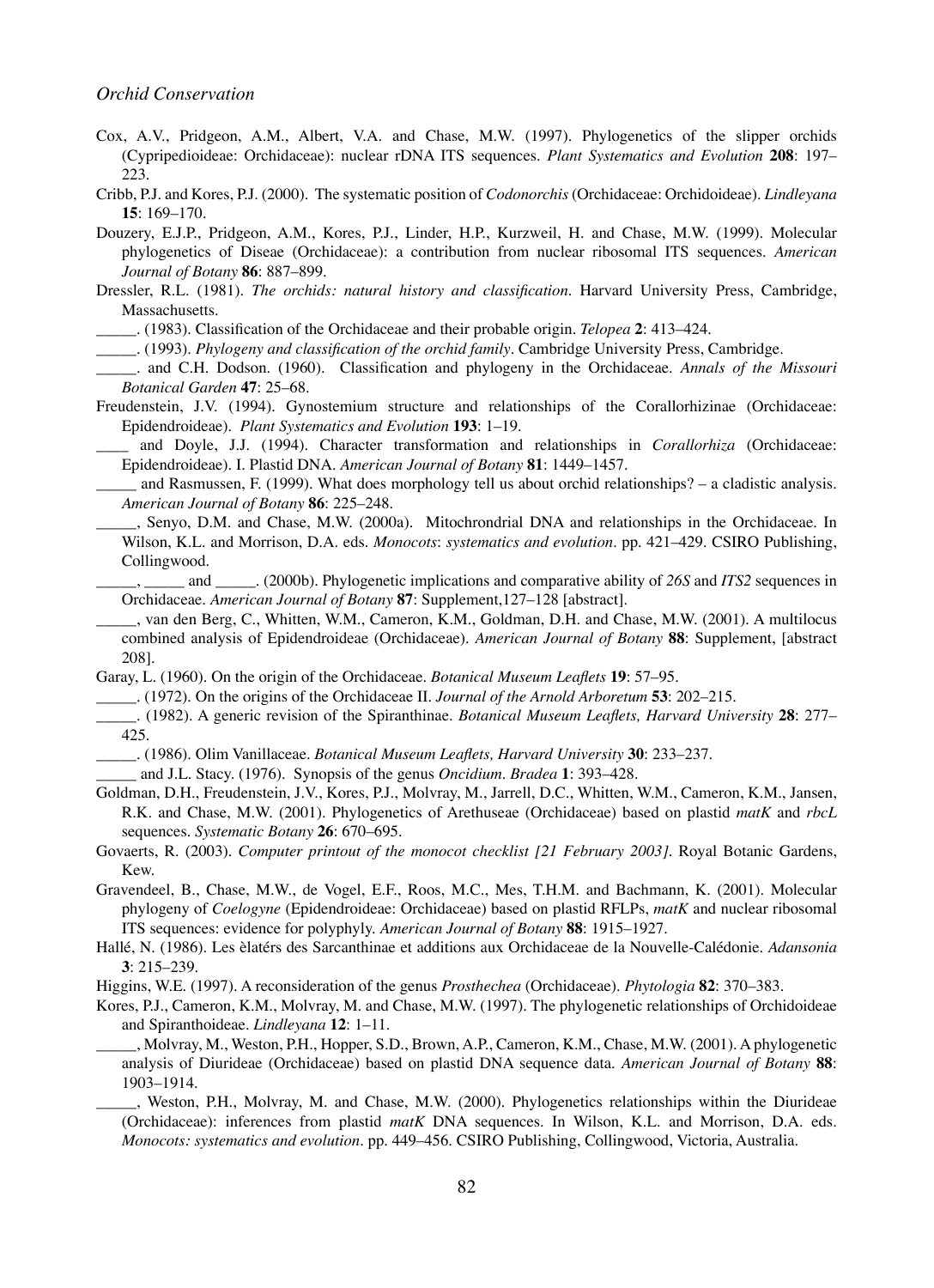Kurzweil, H. (1987). Developmental studies in orchid flowers. I: epidendroid and vandoid species. *Nordic Journal of Botany* **7**: 443–451.

Lindley, J. (1836). *Natural system of botany*. Longman, London.

\_\_\_\_\_. (1840). *The genera and species of orchidaceous plants*. Ridgways, London.

- McVaugh, R. (1985). Orchidaceae, in *Flora Novo-galiciana, a descriptive account of the vascular plants of western Mexico*. University of Michigan Press, Ann Arbor.
- Møller, J.D. and H. Rasmussen. (1984). Stegmata in Orchidales: character-state distribution and polarity. *Botanical Journal of the Linnean Society* **89**: 53–76.
- Molvray, M., Kores, P.J. and Chase, M.W. (2000). Polyphyly of mycoheterotrophic orchids and functional influences of floral and molecular characters. In Wilson, K.L. and Morrison, D.A. eds. *Monocots: systematics and evolution*. pp. 441–448. CSIRO Publishing, Collingwood.
- Neyland, R. and L.E. Urbatsch. (1993). A terrestrial origin for the Orchidaceae suggested by a phylogeny inferred from *ndhF* chloroplast gene sequences. *Lindleyana* **10**: 244–251.
- Pfitzer, E. (1887). *Entwurf einer natürlichen Anordnung der Orchideen*. Carl Winter's Universitätsbuchhandlung, Heidelburg.
- Pridgeon, A.M., Bateman, R.M., Cox, A.V., Hapeman, J.R. and Chase, M.W. (1997). Phylogenetics of subtribe Orchidinae (Orchidoideae, Orchidaceae) based on nuclear ITS sequences. 1. Intergeneric relationships and polyphyly of *Orchis sensu lato*. *Lindleyana* **12**: 89–109.
- \_\_\_\_\_ and Chase, M.W. (1998). Phylogenetics of subtribe Catasetinae (Orchidaceae) from nuclear and chloroplast DNA sequences. In Pereira, CE.B. ed. *Proceedings of the 15th World Orchid Conference*. pp. 275–281. Naturalia Publications, Turriers.
- \_\_\_\_\_ and \_\_\_\_\_. (2001). A phylogenetic reclassification of Pleurothallidinae (Orchidaceae). *Lindleyana* **16**: 235–271.
	- \_\_\_\_\_, Cribb, P.J., Chase, M.W. and Rasmussen, F. (eds) (1999). *Genera orchidacearum*. Vol. 1. Oxford University Press, Oxford.
- \_\_\_\_\_, \_\_\_\_\_, \_\_\_\_\_ and \_\_\_\_\_. (eds) (2001). *Genera orchidacearum*. Vol. 2. Oxford University Press, Oxford.
- \_\_\_\_\_, \_\_\_\_\_, \_\_\_\_\_ and \_\_\_\_\_. (eds) (2003). *Genera orchidacearum*. Vol. 3. Oxford University Press, Oxford. \_\_\_\_\_, Solano, R. and Chase, M.W. (2001). Phylogenetic relationships in Pleurothallidinae (Orchidaceae): combined
- evidence from nuclear and plastid DNA sequences. *American Journal of Botany* **88**: 2286–2308.
- Rasmussen, F. (1985). Orchids. In Dahlgren, R.M.T., Clifford, H.T. and Yeo, P.F. eds. *The families of the monocotyledons*. pp. 249–274. Springer-Verlag, Berlin.
- Richardson, J.E., Fay, M.F. and Chase, M.W. (2000). A revision of the tribal classification of Rhamnaceae. *Kew Bulletin* **55**: 311–340.
- Robinson, H. and Burns-Balogh, P. (1982). Evidence for a primitively epiphytic habit in Orchidaceae. *Systematic Botany* **7**: 353–358.
- Ryan, A., Whitten, W.M., Johnson, M.A.T. and Chase, M.W. (2000). A phylogenetic assessment of *Lycaste* and *Anguloa* (Orchidaceae: Maxillarieae). *Lindleyana* **15**: 33–45.
- Salazar, G.A. (2003). Spiranthinae. In Pridgeon, A.M., Cribb, P.J., Chase, M.W. and Rasmussen, F. eds. *Genera orchidacearum*. Vol. 3. pp. 164–278. Oxford University Press, Oxford.
- \_\_\_\_\_, Chase, M.W. and Soto Arenas, M.A. (2002). Galeottiellinae, a new subtribe and other nomenclatural changes in Spiranthinae (Orchidaceae: Cranchideae). *Lindleyana* **17**: 172–176.
- <sub>-</sub>, \_\_\_\_\_, and Ingrouille, M.J. (2003). Phylogenetics of Cranichideae with an emphasis on Spiranthinae (Orchidaceae: Orchidoideae): evidence from plastid and nuclear DNA sequences. *American Journal of Botany* **90**: 777–795.
- Savolainen, V., Fay, M.F., Albach, D.C., Backlund, A. van der Bank, M., Cameron, K.M., Johnson, S.A., Lledó, M.D., Pintaud, J.-C., Powell, M., Sheahan, M.C., Soltis, D.E., Soltis, P.S., Weston, P., Whitten, W.M., Wurdack, K.J. and Chase, M.W. (2000). Phylogeny of the eudicots: a nearly complete familial analysis based on *rbcL* gene sequences. *Kew Bulletin* **55**: 257–309.
- Schlecter, R. (1926). Das system der orchidaceen. *Notizblatt des Botanischen Gartens und Museums zu Berlin-Dahlem* **9**: 563–591.
- Sheahan, M.C. and Chase, M.W. (1996). A phylogenetic analysis of Zygophyllaceae R.Br. based on morphological, anatomical and *rbcL* DNA sequence data. *Botanical Journal of the Linnean Society London* **122**: 279–300.
	- and \_\_\_\_\_ (2000). Phylogenetic relationships within Zygophyllaceae based on DNA sequences of three